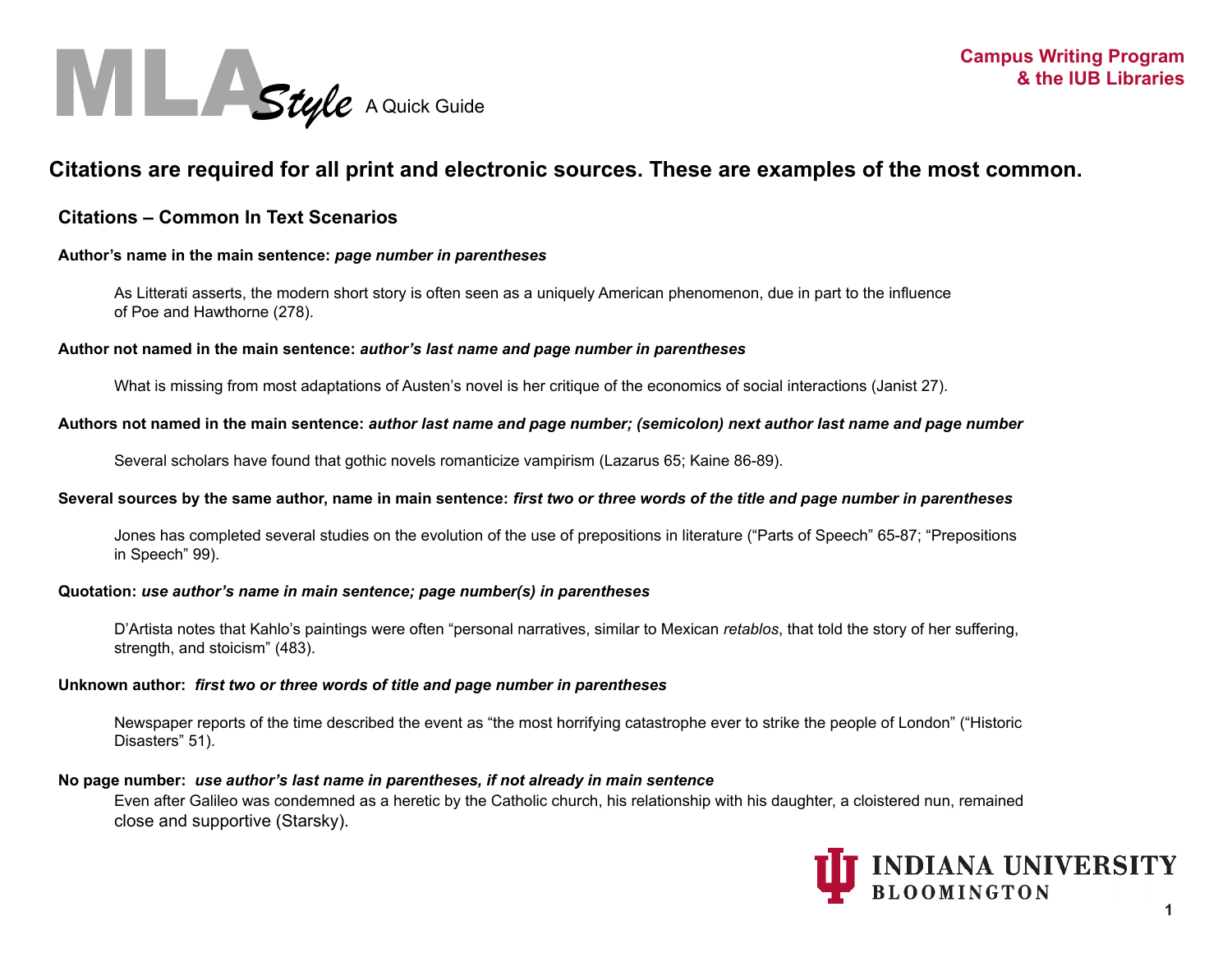# **MLA STYLE QUICK GUIDE - Page 2**

# **Citations – Bibliography**

# **NOTE: MLA FORMAT IS DOUBLE SPACED WITH A HANGING INDENT; DUE TO SPACE CONSIDERATIONS, EXAMPLES ARE SHOWN SINGLE SPACED.**

# **Order of Information to be Included in the Bibliography (if Available):**

Name of Author or Editor or Complier, etc in reverse. *Title of work in italics.* Edition Used. Number(s) of the Volume(s) used. City of publication: Name of publisher, Year of publication. Medium of Publication.

## **Book – Single Author**

Nigh, William. *Topics in Science*. Rev. ed. New York: Chemical, 2007. Print.

### **Book – Two or More Authors**

Glass, Franny and Zooey Glass. *World Religions In Theory and Practice.* Tucson, AZ: U of Arizona P, 2007. Print.

#### **Book – Anonymous**

*Dictionary of Small Places*. 2nd college ed. Boston: Lilliputian, 2006. Print.

## **Book – Anthology**

Morris, Frank, ed. *Cat Food Across the Globe: The Tomcat's Guide to World Travel*. New York: Cream of the Crop, 2007. Print.

## **Book – A Work in an Anthology**

 Bartholomew, Mathew. "The Clash of East and West in Medicine: Medical Practice and Religion in the Wake of the Black Death." *The History of Religion and Medicine*. Ed. Marcus Moscovitch. New York: Cranium, 2007. 145-172. Print.

# **Book – Encyclopedia**

Tupper, Ward, and Samuel Jigger, eds. *Encyclopedia of Measurements and Containers*. 3rd ed. 3 vols. Baltimore, MD: Meter Publications, 2007. Print.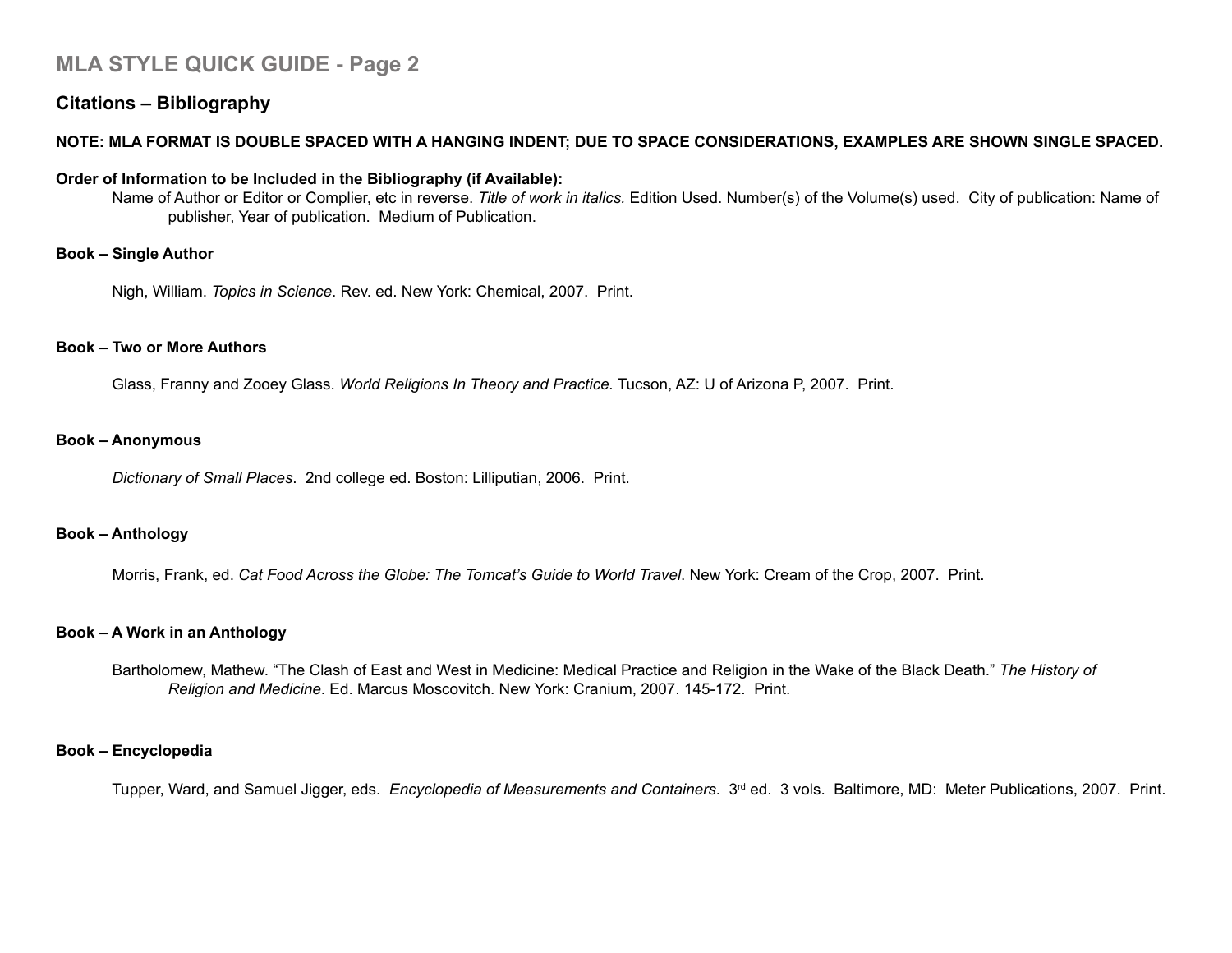# **Order of Information to be Included in the Bibliography (if Available):**

Author's name. "Title of article in quotation marks." *Name of periodical in italics* [the area the periodical serves in brackets if periodical title does not already contain] Volume number.Issue number Date of publication: Inclusive page numbers. *Title of database the article came from in Italics (if applicable).* Medium of Publication. Date of access (if taken from an online database).

## **Article – Newspaper**

"Recycling Takes Campus by Storm." *Indiana University Gazette* [Bloomington] 18 Feb. 2007: A4. Print.

Read, Brad. "Downloads on the Rise." *Yale Daily News* [New Haven]19 Mar. 2005: 8+. *LexisNexis Academic*. Web. 5 July 2006.

# **Article – Magazine**

Pergram, Alexander. "Music and Machines." *Guitar Monthly* Dec. 2006: 158+. Print.

Rutherford, Edward. "Study Habits Among Graduating Seniors." *Education Daily* May 2007: 5-7. Print.

Whitt, James. "The Downfall of the Sitcom." *Newslife* May 2007. *ABI/Inform Global*. Web.12 July 2005.

# **Article – Scholarly Journal**

Heck, Alice M., Kosmo M. Haley, and James G. Winn. "Further Analysis of the Llama's Sleep Patterns." *Zoo Psychology* 6 (2007): 215-240. Print.

Miller, Lewis E. and Brock C. Baer. "Brain Mechanisms of Flight." *Scientific* 110.3 (2006): 150-164. Print.

Quinn, Roseanne Giannini. "Mothers, Molls, and Misogynists: Resisting Italian Womanhood in the *Sopranos*." *Journal of American Culture* June 2004: 166-68. *Academic Search Premier*. Web. 5 July 2005.

Whitehouse, William G. "Political Ambush in Traditional Pre-Schools." *Journal of Abnormal Education* 591.4 (2006): 567-588. Web. 14 July 2007.

# **Film**

*The Science of War in Scotland*. Dir. William Wallace. Paramount Pictures, 2007. DVD.

# **Speech**

Norwich, Julia. "Wild Women of the Middle Ages: Mystics in Their Time." Mystics Revealed Seminar. Medieval Studies Conference. Hilton Hotel, New York. 7 May 2006. Lecture.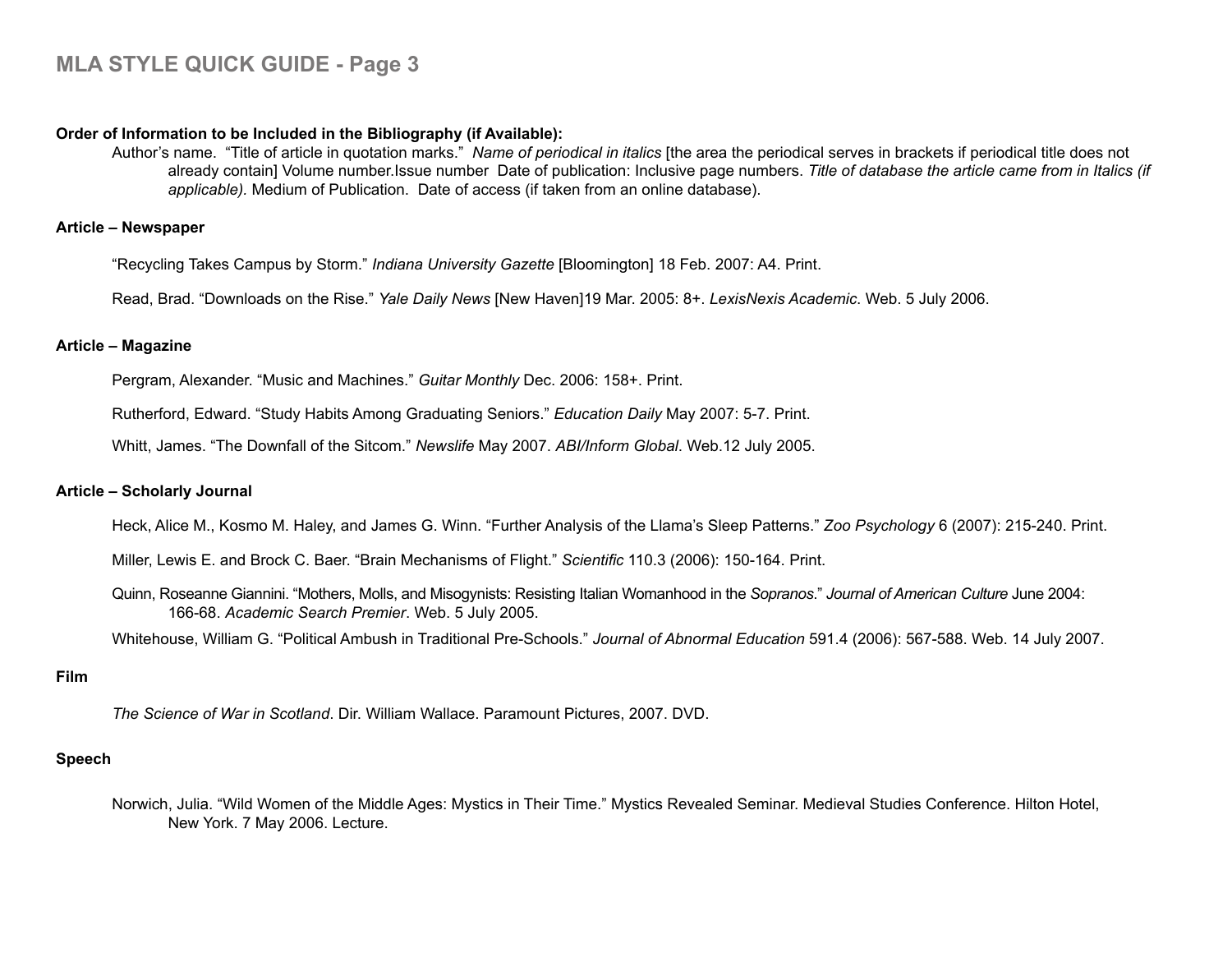## **Order of Information to be Included in the Bibliography (if Available--and it may not be available in most cases):**

Author's name. "Title of work in quotes" if part of a larger work (a page on a site, for example) *\*OR\* Title of work in italics* if it is independent of other works. Title of overall website in italics, if distincitve from title of work. Version or edition used. Publisher or sponsor of the site, if not available use N.p. Date of publication (day, month, and year as available)--if no date available, use n.d. Medium of publication. Date of access (day, month, and year). <URL enclosed in angle brackets> (see note below).

# **NOTE: YOU NO LONGER NEED TO PROVIDE THE URL FOR YOUR SOURCE AS LONG AS THE OTHER INFORMATION IN THE BIBLIOGRAPHY WILL REASONABLY DIRECT THE USER TO THE SITE. IF IN DOUBT, INCLUDE THE URL. ALSO, IF YOUR INSTRUCTOR REQUIRES IT, INCLUDE THE URL.**

## **Web Site – Personal Author**

Smith, Allison. "Home." *Allisonsmith.com*. N.p. n.d. Web. 22 June 2009.

#### **Web Site – Institution Author/Organizational Author**

World University. *World University Fact Book 2004-2005*. Dec. 2004. Web. 9 Aug. 2005.

Computer Printer Repair Association. *PC Load Letter: Understanding Error Messages*. N.p. n.d. Web. 18 Oct. 2006.

# **Blog**

Jones, Katie. "Katie's Llama Blog." N.p. n.d. Web. 22 June 2009.

## **E-mail**

**E-MAIL FOLLOWS THIS FORMAT: name of writer. "Title of message in quotes" (from Subject Line). Description of message (e.g. Message to the Author). Date of Message (day, month, and year). Medium of delivery (E-mail, in this case).**

Smith, Joe. "Dog Sitter Needed." Message to Dan Jones. 22 June 2009. E-mail.